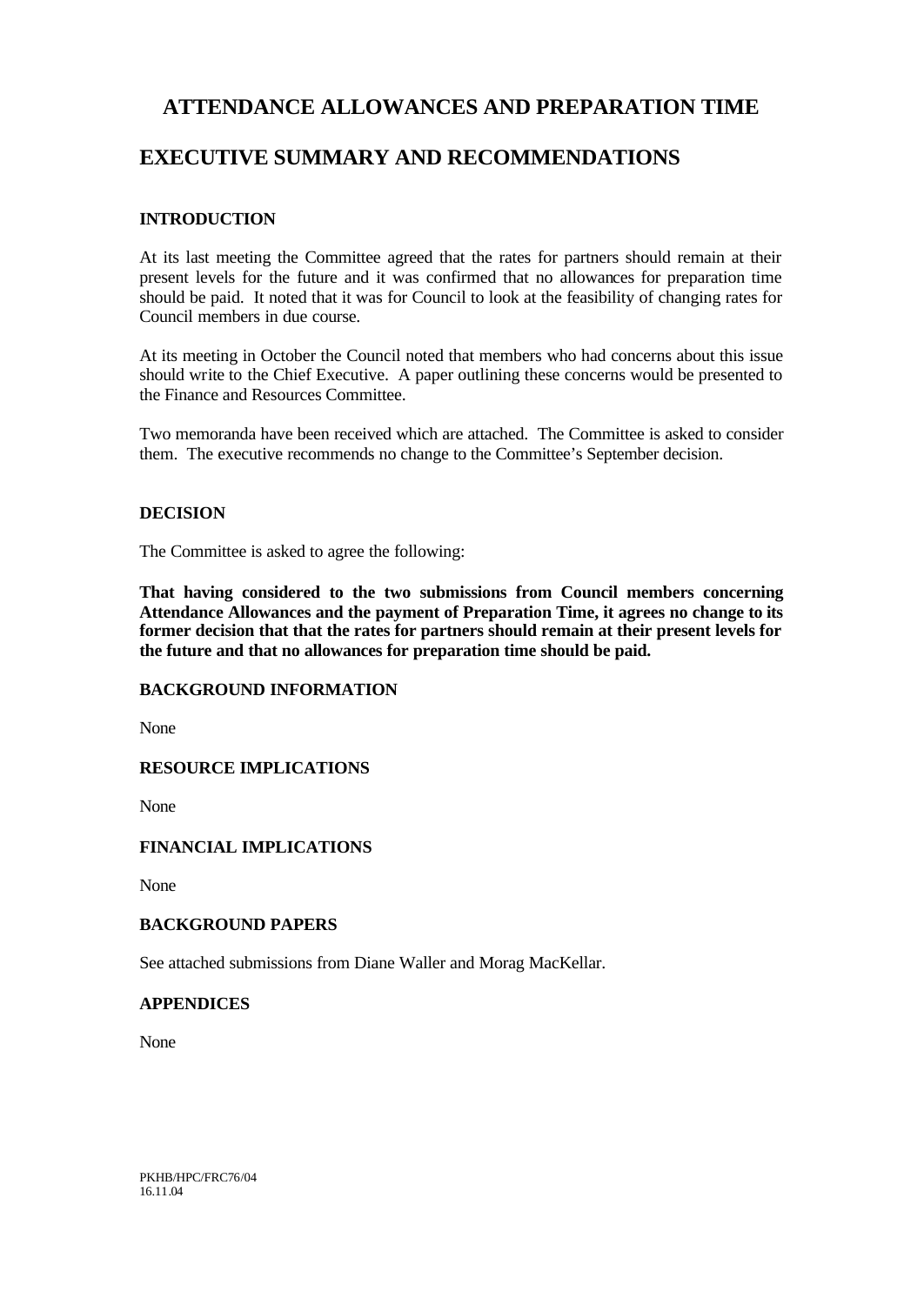# **ATTENDANCE ALLOWANCES AND PREPARATION TIME**

# **COMMENTS FROM COUNCIL MEMBERS**

#### **From: Diane Waller**

To place in a context, in the CPSM days, everyone did everything voluntarily (which is why the fee could remain so low) and we all had to fit it in with our jobs. Clearly that couldn't continue as employers were increasingly reluctant to release senior staff for growing amounts of time. As someone who had to organise around 23 visits and take part in a lot of them between 1998-2001, I know it is a huge amount of work and the responsibility is considerable.

With the HPC, it is very good that Council members and Partners are paid (or at least their employers in many cases). I think there is a problem with the Visits because even with the new Approvals system, there is more work than 1 day (are we talking about 7-8 hours) for each visit. Reading documents with necessary care, travel to and fro, staying overnight sometimes, starting early and finishing late make the concept of day rather strange. Then preparation and checking of Report takes additional time. We need very senior and responsible people for these visits. At senior or principle lecturer (or higher) level in a university, £130 is inadequate for a day, probably also for NHS. For self-employed people they could lose up to 2 days pay. Lay members, likewise.

There is another issue: travel – when Officers accompany Visitors and they travel first class and the Visitors must go second, it creates a rather uncomfortable situation. I think this issue needs attention. I think it is not good enough to say 'people are not complaining and are pleased to be helping HPC' because we are no longer a 'voluntary body'. Coming from professions (art, music, dramatherapy) where we all worked and still work 'voluntarily', there is huge goodwill but I believe that we as HPC should be seen to value our Partners' time more than at present by paying a proportion of preparation time, so that when people go on visits which may involve up to 14-16 hours they do not feel exploited.

My feeling is that there are ways we can save money in HPC to enable us to put the visitors' fee up to say £160. After all, this is such important work and we could not do it without the Partners.

I've talked about this issue with quite a few Partners and there is a strong desire to contribute to the work but also a desire for the reality of the task and the time taken to be acknowledged - and in the 'new order' this means cash!

#### **From: Morag MacKellar**

I personally do not have any concerns, nor have I had any communicated to me. In my experience of serving on a vast number of different bodies, I have never been paid for preparation time. However I do include this as part of my costs/charges when working freelance on a commercial basis – is there a message here?